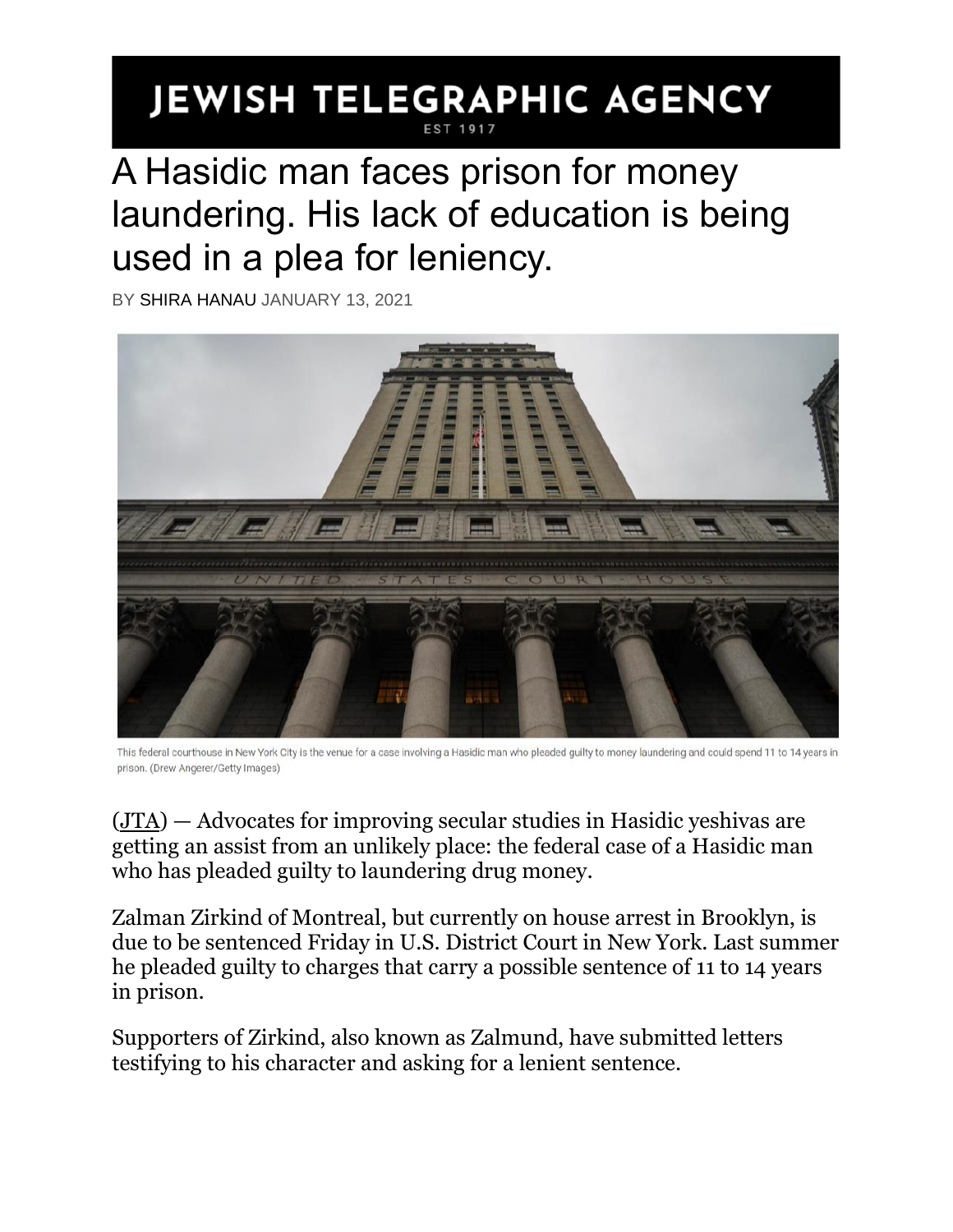Among the 24 letters submitted to the judge in the case was one from Abraham Boyarsky, a math professor at Concordia University in Montreal who said he has known Zirkind's family for 40 years — and understands why Zirkind turned to crime.

Secular education is frowned upon in the Hasidic community, Boyarsky explained, but a combination of few job opportunities and the high cost of yeshiva tuition for large families can lead men into "financial and legal woes."

"In desperation, they rely on a thwarted perception that justifies taking extreme risks in the false belief that supporting a family condones almost any action," he [wrote.](https://lostmessiahdotcom.wordpress.com/2021/01/12/rabbi-zirkind-money-laundering-narcotics-and-a-sentencing-letter-or-two/)

The letter adds fuel to an ongoing battle over whether yeshivas should face accountability for helping students become proficient in secular subjects.

After an advocacy group called Yaffed advanced [complaints by dozens of](https://www.nytimes.com/2015/08/01/nyregion/new-york-city-questions-english-math-and-science-taught-at-yeshivas.html)  [graduates of New York City yeshivas who say they did not get an adequate](https://www.nytimes.com/2015/08/01/nyregion/new-york-city-questions-english-math-and-science-taught-at-yeshivas.html)  [secular education,](https://www.nytimes.com/2015/08/01/nyregion/new-york-city-questions-english-math-and-science-taught-at-yeshivas.html) the city opened an investigation into the schools, which are required by law to offer an education "substantially equivalent" to that offered in public schools.

Leaders in the haredi Orthodox community have pushed back, with [some](https://www.politico.com/states/new-york/albany/story/2018/08/16/carranza-calls-out-15-yeshivas-for-delaying-investigation-into-educational-standards-561880)  [yeshivas keeping monitors out of the schools,](https://www.politico.com/states/new-york/albany/story/2018/08/16/carranza-calls-out-15-yeshivas-for-delaying-investigation-into-educational-standards-561880) and launching an advocacy group of their own called Pearls (Parents for Educational and Religious Liberty in Schools).

People aligned with Yaffed have faced consequences for criticizing yeshivas, including being labeled ["mosers,"](https://www.jta.org/2020/04/23/united-states/whistleblowers-in-the-haredi-orthodox-community-have-always-faced-obstacles-coronavirus-is-just-the-latest-example) a term that often carries a threat of physical violence.

In his letter, Boyarsky said that he, too, had experienced consequences after founding TAV College in Montreal in 1989 with the goal of offering secular education to Hasidic Jews so they could obtain better job opportunities.

"For attempting to do the 'unthinkable,' I was called a traitor by the rabbinical leaders in the community and threatened with 'cheirem,' excommunication," he wrote.